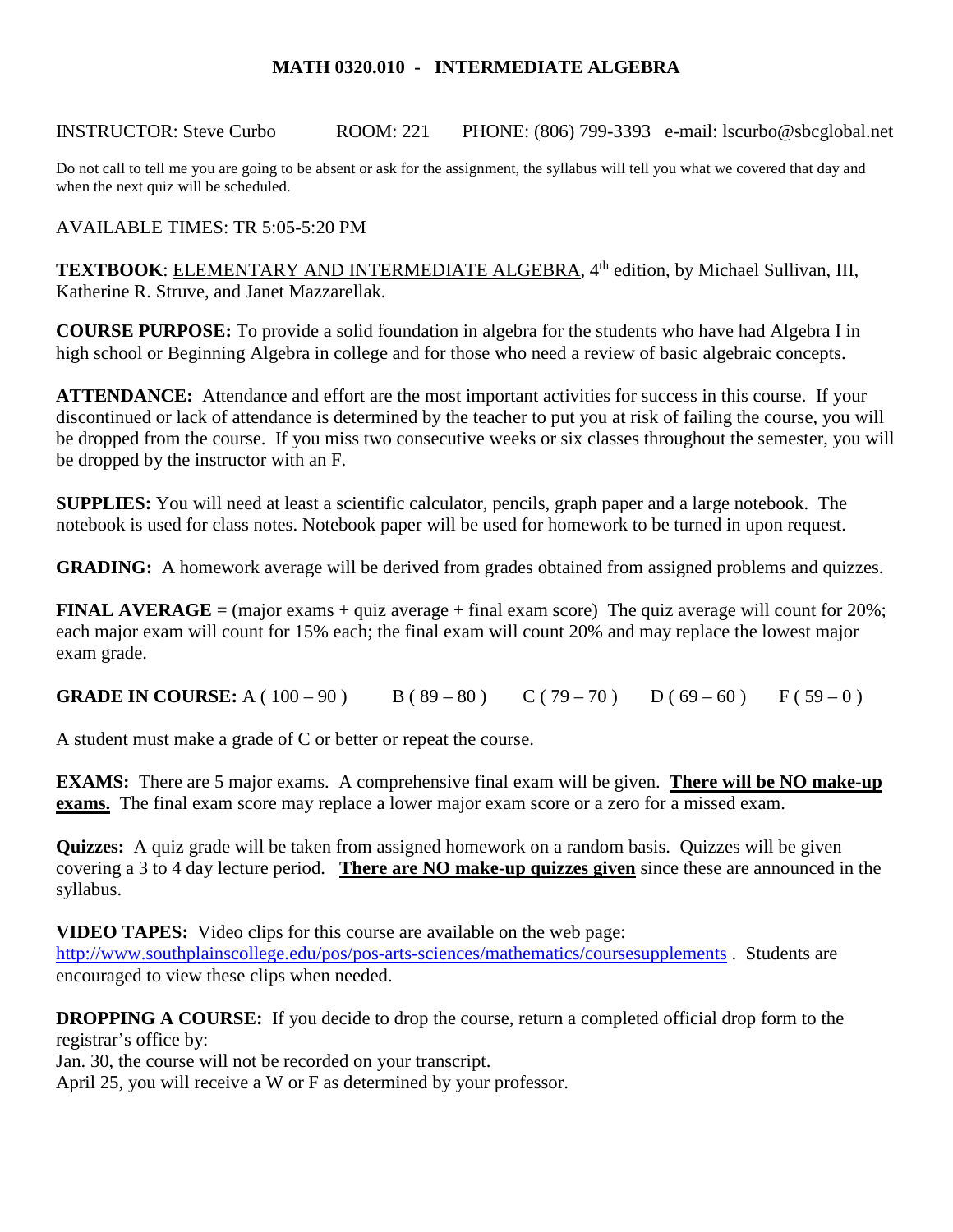**WARNING:** If you are taking this class as a requirement for THEA or the TSI and are not enrolled in another remedial class, you will be removed from all courses at SPC if you drop or are dropped from this course. Please check with me about your attendance.

**CALENDAR:** The class calendar is tentative. It will be updated continually throughout the semester. **COURSE OBJECTIVES:** The chapter and section(s) in which these objectives are found are also listed.

- 1. Define, represent, and perform operations on real and complex numbers. 9.9
- 2. Recognize, understand, and analyze features of a function. 8.3, 8.4
- 3. Recognize and use algebraic (field) properties, concepts, procedures (including factoring), and algorithms to combine, transform, and evaluate absolute value, polynomial, rational, and radical expressions. 6.1, 6.2, 6.3, 6.4, 6.5, 7.1, 7.2, 7.3, 7.4, 7.5, 9.1, 9.2, 9.4, 9.5, 9.6
- 4. Identify and solve absolute value, polynomial, rational, and radical equations. 6.6, 7.7, 8.7, 9.8, 10.1, 10.2
- 5. Identify and solve absolute value and linear inequalities. 8.6, 8.7
- 6. Model, interpret, justify mathematical ideas and concepts using multiple representations. 6.7, 7.8, 8.2, 8.5, 9.8
- 7. Connect and use multiple strands of mathematical situations and problems, as well as in the study of other disciplines. 4.4, 4.5

## **The two main objectives are to work with rational expressions and radicals. The main focus in Math 0320 will be in chapter 7, 8, and 9. Students will be expected to be able to factor well before they start Math 0320.**

**DISABILITY STATEMENT:** Students with disabilities, including but not limited to physical, psychiatric, or learning disabilities, who wish to request accommodations in this class should notify the Disability Services Office early in the semester so that the appropriate arrangements may be made. In accordance with federal law, a student requesting accommodations must provide acceptable documentation of his/her disability to the Disability Services Office. For more information, call or visit the Disability Services Office through the Guidance and Counseling Centers at Reese Center (Building 8) [716-4606,](tel:716-4606) or Levelland (Student Services Building) [716-2577.](tel:716-2577)

**BEHAVIOR AND DISCIPLINE:** Students are expected to participate in class. They should come prepared to discuss the material. When students arrive they should pull their book out and begin reading the section, no talking is allowed during this time. Second, when the instructor begins the introduction of the material, students may ask questions and take notes. Third, when students are working on the assignment, they can talk quietly to one another or to the instructor. The ONLY time students may talk loudly is during discussion or outside during break. Students who do not comply will be asked to leave.

In order to be successful in this class, it is very important that students participate in doing homework on a daily basis. Set aside at least 30 minutes each day to work on homework. Second, students must read ahead. Always read the section before coming to class. Third, view tutorial videos in the comfort of your home. Fourth, work with a tutor or other classmates. Only you know how much extra study time you need. If math has never been easy for you, then put into practice these tips and you will find your comprehension of math will get better. Work hard this semester and good things will happen.